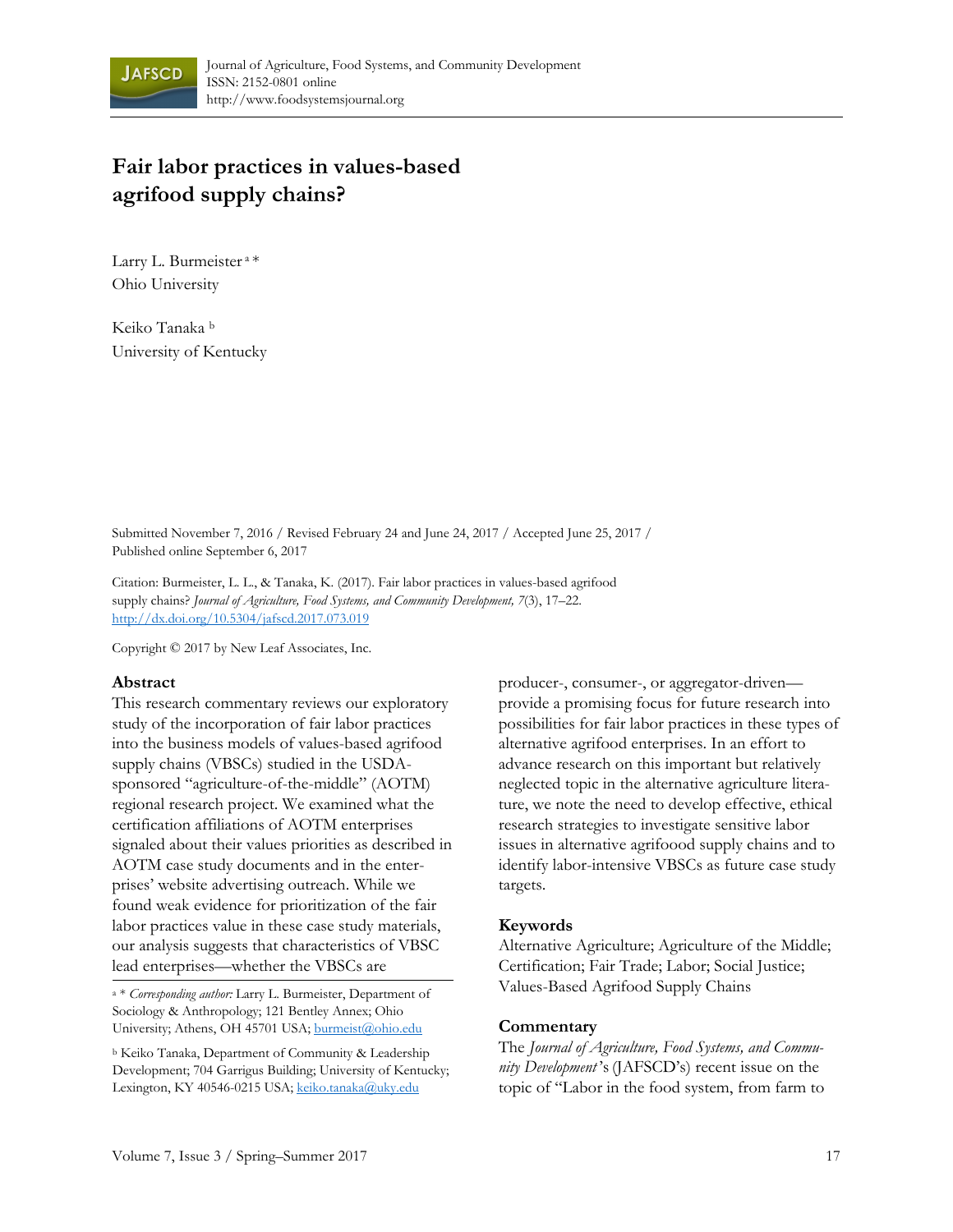table" (volume 6, issue 2, winter 2015–2016) provides a fortuitous backdrop for our research commentary. In an effort to explore possibilities for fair labor practices in the contemporary American agrifood system, we look toward valuesbased agrifood supply chains (VBSCs) as potential sites of positive development. VBSCs have emerged as entrepreneurial efforts among farmers and other supporters (wholesale aggregators, consumer cooperatives, etc.) to develop and market high-quality products that offer economically viable niches for midsized family farm enterprises (the so-called disappearing middle in American agriculture). These VBSC enterprise strategies are rooted in values prioritized in the alternative agriculture critique of the conventional agrifood system. Examples of VBSC values priorities include unadulterated (reduced chemical and antibiotic input), "natural," or organically produced foodstuffs; environmentally and ecologically sustainable production practices; humane animal treatment; relational buying and selling (where consumers know where their food comes from and how it is produced); and local/regional provenance of foodstuffs with its positive cultural (e.g., place identity), ecological (e.g., limited food miles), and local/regional economic development promotion implications. In one of the foundational statements of VBSC business principles, fair labor practices for workers are also identified as aspirational values (Stevenson & Pirog, 2008).

 As highlighted in the JAFSCD issue referenced above, many farmworkers face work environments characterized by low wages, lack of benefits, dangerous and difficult working conditions, lack of adequate housing, and abusive worker treatment on and off the job (Bon Appétit Management Company Foundation & United Farm Workers, 2011; Gottlieb & Joshi, 2010; Liu & Apollon, 2011). Workers in the processing and food service links in the food chain often suffer similar economic hardships and workplace indignities. The irony of high levels of food insecurity among those who labor to produce, process, prepare, and serve America's food attests to ongoing social justice concerns regarding the labor regime throughout the food chain (Brown & Getz, 2011; Fox, 2013). Within the food justice movement, fair labor

practices (defined as providing living wages, adequate health care benefits, safe working conditions, and guarantees of worker rights to challenge employer abuses) are considered essential attributes of a more socially just alternative food economy (see Gottlieb and Joshi, 2010, and International Labor Organization [ILO], 2017). Yet attempts to create regimes for fair labor practice have emerged more prominently in fair trade arrangements negotiated within global agrifood supply chains. As Allen (2004) and Brown and Getz (2011) have emphasized, the alternative agriculture movement in the United States has, for the most part, elided labor issues, creating a major social gap in its agrifood system transformation efforts.

 Have concerns from the fair trade movement about just labor practices influenced VBSC business models? This question motivated us to review case studies of exemplary VBSC enterprises documented in the USDA agriculture-of-themiddle regional research project (see http://www.agofthemiddle.org). While much of the AOTM case study literature highlights the collective responsibility of supply chain actors to implement and maintain values-based standards, third-party certification is advocated as a quality assurance mechanism (Stevenson & Pirog, 2008). As Brown and Getz (2008) point out, certification systems have proliferated in the past decade as mechanisms for strengthening transparency in fair trade and other alternative agricultural product chains that claim adherence to particular product standards (e.g., quality, environmental sustainability, social accountability, etc.). Certification systems may help identify and resolve internal difficulties in realizing values-based production objectives. In addition, certification represents an significant marketing tool for enterprises producing for value-added market niches, as it provides important assurance information to consumers that the product conforms to advertised standards. Examining certification affiliations of the AOTM cases, we surmised, might signal which values priorities, including fair labor practices, appear most prominently in AOTM VBSC business models.

 In our review of the eight AOTM case studies, we found that seven affiliated with one or more certification agents. While four of the VBSCs had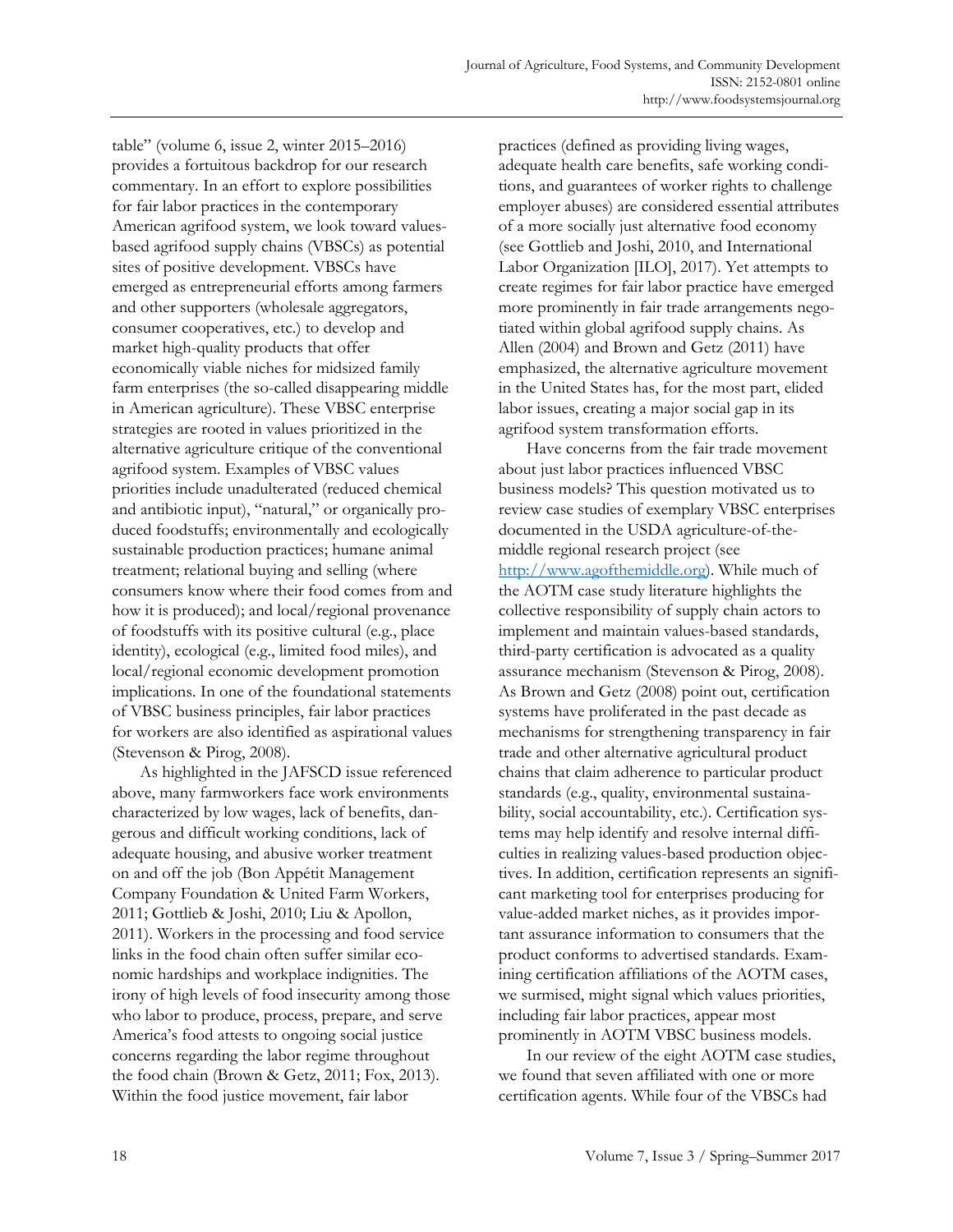certification agency affiliations that reflect fair trade movement concerns about labor conditions in the food chain, more prominent were affiliations that focused on assurances of "good food quality" (organic, non-GMO) and "environmentally friendly" production practices that are emphasized in the alternative agriculture movement. Certification affiliations, when emphasized in AOTM VBSC branding narratives, seemed primarily aimed at packaging values that appeal to food-conscious consumers interested in the taste, health, and ecological attributes of their food purchases. Fair labor practice values were not prominent in AOTM VBSC case study descriptions of business practices or in their advertising campaigns.

 To the extent that mention of fair labor practices did surface in case study documents, our analysis points to the VBSC lead enterprise type as a heuristic explanatory factor. AOTM supply chains were created by lead enterprises such as producer cooperatives, consumer cooperatives, and wholesale intermediaries in order to effect a stable farm-to-market flow of values-based products. Our typology of lead enterprise structure borrows Gereffi and Korzeniewicz's (1994) seminal distinction between producer- and consumer-driven supply chains. We expand their typology by adding a third "aggregator-driven" supply chain possibility. These three distinctive types of lead enterprises are situated in different power positions vis-à-vis supply chain partners, with important implications for integrating fair labor practices as prominent values in their supply chain operations.

 Take the case of producer-driven supply chains, the most frequent type in the AOTM case study portfolio. Farmers organized these supply chains with the explicit goal of developing premium quality products (that they project will command a price premium) for discerning consumers seeking alternatives to conventionally produced foods. Economically viable values-based production requires supply-chain entrepreneurship, i.e., the forging of alliances with downstream partners who maintain lead enterprise product quality standards in their operations. These partners often have powerful positions in the supply chain, as they fill essential nodes necessary for the lead producer–driven enterprise to process and sell a

marketable product. These are often marriages of convenience with more conventional agrifood system partners, in the sense that AOTM enterprises do not have the resources to build from the ground up entire supply chains in their values-based image. If producer-driven lead enterprises were to incorporate fair labor practices into their values-based models (for instance, by committing to living wage policies for their employees), critical supply chain partners might not be able to implement them due to company-specific economic or other constraints. Conversely, our case study review suggested that a powerful downstream retail partner (e.g., a major buyer) with fair labor practice values could exert considerable upstream pressure among producerdriven enterprises for compliance with their values.

 In contrast to the producer-driven scenario, we found that aggregator-led VBSCs are in a position to implement their values proactively, especially in the upstream producer end of the supply chain. Aggregators can provide robust market channels for premium-priced, high-quality products (with fair labor practices as one of the marketed quality attributes) *if* producers can meet quality standards. Aggregators may offer farmers a cost-plus price point that ensures economic viability for smaller, midscale operators.

 Similarly, consumer-driven supply chains, such as those organized by consumer cooperatives, are in a favorable power position to influence upstream supply chain partners to meet the valuesbased product preferences of cooperative members. The very limited survey research on consumer rationales for purchasing value-based food products, such as organics, highlights health and environment concerns as paramount, with little evidence that fair labor practices in the food chain figure in purchasing decisions. Looking forward, the leadership of consumer cooperatives could be an important factor in educating their members about the labor justice component of fair trade principles. Perhaps the increased attention to inequality in American society provides an entry point for enhanced consumer cooperative dialogue about food justice concerns in their sourcing policies.

 It is important to remember that VBSCs are embedded in a larger, competitive food market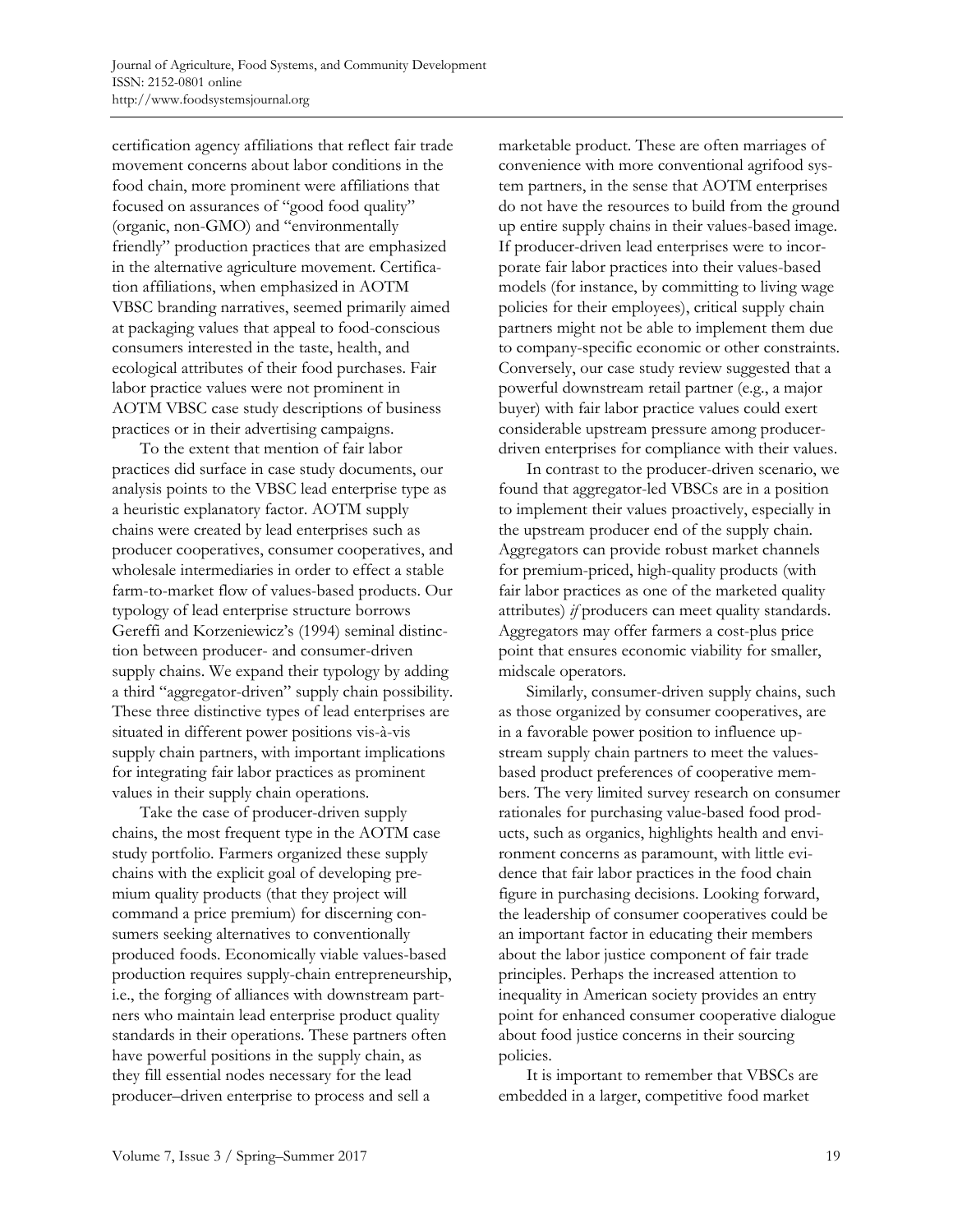structure. Stark economic realities make it difficult for VBSCs to prioritize fair labor practices in their business models, especially when they are uncertain about whether consumers will pay extra for a product with a food justice label. As Martin (2013) notes, labor is one of the most controllable costs in production agriculture. The omission of farmworkers from protections encoded in the National Labor Relations Act (the Wagner Act) and legislation on fair labor standards means that VBSCs implementing fair labor practices would operate on an uneven playing field with competitors. Conventional production agriculture's reliance on undocumented immigrant farmworkers, who are often subject to exploitative treatment due to their problematic legal status (see Gray, 2013, and Holmes, 2013), enhances labor cost disadvantages for VBSCs adhering to fair labor standards.

 As emphasized in the literature, in fact, VBSCs are often created through hybrid (Bloom & Hinrichs, 2011) enterprise coalitions. Our AOTM case study review reveals that values-based agrifood businesses often partner strategically with enterprises that are part of the conventional agrifood system in order to process, distribute, and sell their product. In effect, they are often integrated into downstream components of the larger conventional agrifood system within which they lack the countervailing market power to impose their fair labor practice values on partners. This structural reality constrains lead enterprises' valuesbased attempts to implement fair labor practices throughout the supply chain.

 Critics of the alternative agriculture movement argue that the economic and supply chain power imbalance constraints noted above may reflect only one (the materialistic) side of the weak adherence to fair labor practice values we have noted in the AOTM VBSC case studies. Allen (2004), for example, argues that attention to social justice issues for agrifood system workers is muted due to ideological biases within the alternative agriculture movement. These biases are particularly likely to surface in the values priorities of producer-driven (farmer-organized) VBSC supply chains. Allen identifies conservative biases within the movement—agrarianism and farm-centrism, individualism and self-reliance, economic liberalism,

ideologies of class and merit, and fetishization of the environment—as key ideational underpinnings that mitigate against the incorporation of fair labor arrangements into movement practice (Allen, 2004). The ideological barriers to implementing fair labor practices, even within fair trade regimes that explicitly proclaim this value, are noted in a recent review of the fair trade movement (Terstappen, Hanson, & McLaughlin, 2013). This review acknowledges that the international fair trade movement, like the alternative agrifood movement in the U.S., is decidedly farmer-centric in terms of values priorities. The focus on farmers' economic welfare and the the assumption that most farm labor is provided by family members divert attention from conditions for hired labor in fair trade production.

 As argued by Alkon and Agyemon (2011), certain key components of the alternative agriculture vision—food localism, fair trade, slow food, etc.—are socially exclusionary. Guthman (2011) sees decided class and racial biases in the social construction of vision authority. DuPuis, Harrison, and Goodman (2011) call for more focus by the movement on the processes through which visions are constructed, a reflexive, democratizing approach to expanding the food justice dialogue to include eaters and workers who have heretofore been left out of the defining process. Initial attempts to initiate this dialogue are evident in the work of organizations like the Domestic Fair Trade Association (http://www.thedfta.org), a diverse, membership-based group of actors (growers, farmworkers, consumer cooperatives, food service workers, NGOs, academics, etc.) working to promote a fair trade regime in the American agrifood system.

 Further exploration of the materialistic and ideological constraints to incorporating fair labor practices into values-based supply chains requires more systematic efforts to design studies to probe these concerns. A major limitation of the AOTM VBSC case studies was the lack of directed inquiries regarding labor in the interview protocol. Case study researchers used open-ended interview techniques to explore the range of values priorities in VBSC business models as articulated by key informants who had been instrumental in the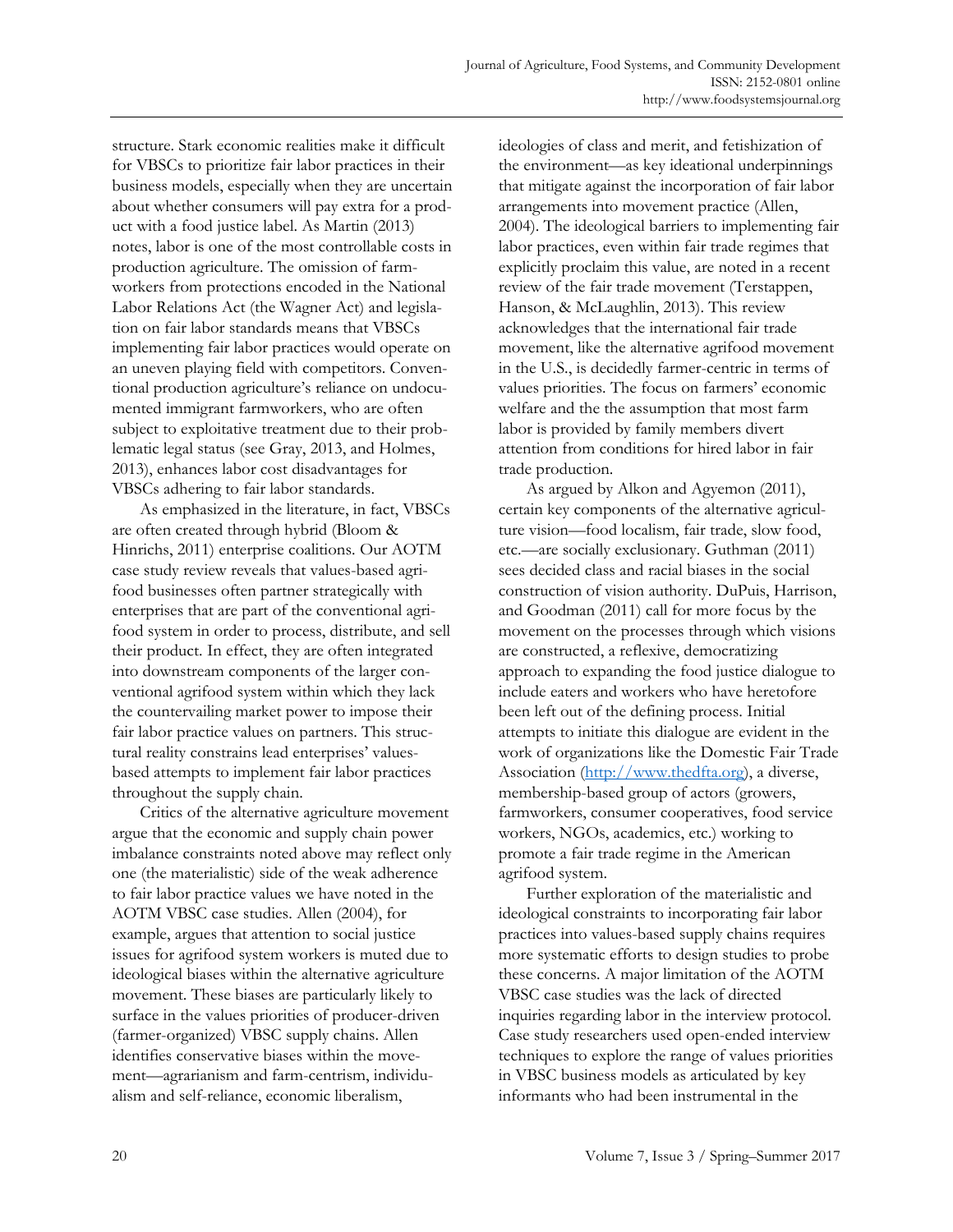founding of the businesses. It is possible that key informants were much less willing to talk about sensitive labor issues that highlighted contradictions in business practices designed to support the economic welfare of all supply chain actors. After all, in the American political economy context, labor issues within the agrifood system remain contentious and largely unresolved (Martin, 2013). One can envision potential legal ramifications if problematic labor issues (e.g., undocumented workers) are revealed in research reports. Unless a labor dispute has already become public, information about business practices relating to labor issues is unlikely to surface in the type of research instrument employed in the AOTM VBSC project. Furthermore, the vulnerability of many VBSC enterprises in the dynamic, competitive American agrifood system raises ethical questions about how to study problematic labor aspects of VBSCs without damaging their hard-won progressive reputations.

 Our aim in this commentary is to spark discussion of how to bring labor into the analysis of ongoing efforts to create a more just, sustainable agrifood system. Among producers of values-based products, these is much uncertainty about securing the labor necessary to sustain their production operations. Assurances of fair labor conditions may offer an important strategy for alternative agrifood enterprises to secure the labor they need. We need case studies of VBSCs that have successfully integrated fair labor practices into their business operations. One possibility is that some of the AOTM VBSC cases or other cases mentioned in attempts to document VBSC development (Lerman, 2012; Lerman, Feenstra, & Visher, 2012) have made progress in instituting fair labor practices. A re-study of the more labor-intensive VBSC enterprises with a focus on enterprise approaches to dealing with labor supply issues seems warranted.

## **References**

- Alkon, A. H., & Agyeman, J. (Eds.). (2011). *Cultivating food justice: Race, class, and sustainability.* Cambridge, Massachusetts: MIT Press.
- Allen, P. (2004). *Together at the table: Sustainability and sustenance in the American agrifood system.* University Park: The Pennsylvania State University Press.
- Bon [Appétit Management Company Foundation & United Farm Workers. \(2011\).](https://www.oxfamamerica.org/publications/inventory-of-farmworker-issues-and-protections-in-the-united-states/?searchterm=farmworker%20inventory) *Inventory of farmworker issues and protections in the United States.* Retrieved from https://www.oxfamamerica.org/publications/inventory-offarmworker-issues-and-protections-in-the-united-states/?searchterm=farmworker%20inventory
- Bloom, J. D., & Hinrichs, C. C. (2011). Informal and formal mechanisms of coordination in hybrid food value chains. *Journal of Agriculture, Food Systems, and Community Development, 1*(4), 143–156. https://dx.doi.org/10.5304/jafscd.2011.014.016
- Brown, S., & Getz, C. (2011). Farmworker insecurity and the production of hunger in California. In A. H. Alkon & J. Agyeman (Eds.), *Cultivating food justice: Race, class, and sustainability* (pp. 121–146). Cambridge, Massachusetts: The MIT Press.
- Dupuis, E., Harrison, J., & Goodman, D. (2011). Just food? In A. H. Alkon & J. Agyeman (Eds.), *Cultivating food justice: Race, class, and sustainability* (pp. 283–307). Cambridge, Massachusetts: The MIT Press.
- Fox, E. J. (2013, October 23). McDonald's helps workers get food stamps [CNN Money blog post]. Retrieved from http://money.cnn.com/2013/10/23/news/companies/mcdonalds-help-line-workers/index.html
- Gereffi, G., & Korzeniewicz, M. (Eds.). (1994). *Commodity chains and global capitalism.* Westport, Connecticut: Greenwood Press.
- Gottlieb, R., & Joshi, A. (2010). *Food justice.* Cambridge, Massachusetts: The MIT Press.
- Gray, M. (2014). *Labor and the locavore: The making of a comprehensive food ethic.* Berkeley: University of California Press.
- Guthman, J. (2011). "If they only knew": The unbearable whiteness of alternative food. In A. H. Alkon & J. Agyeman (Eds.), *Cultivating food justice: Race, class, and sustainability* (pp. 263–281). Cambridge, Massachusetts: The MIT Press.
- Holmes, S. M. (2013). *Fresh fruit, broken bodies: Migrant farmworkers in the United States.* Berkeley and Los Angeles: University of California Press.